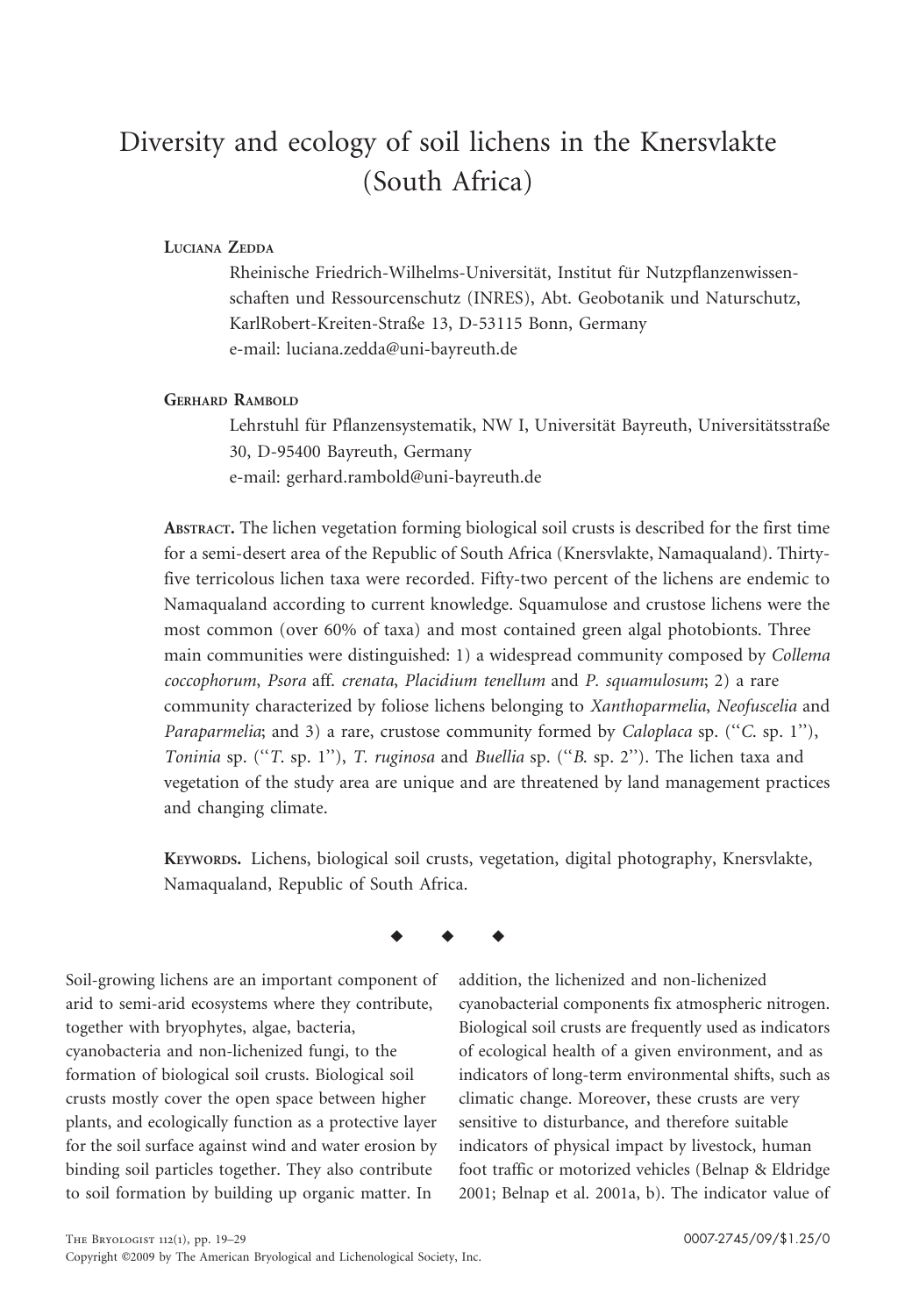lichens in desert and semi-desert environments has been recognized increasingly in the recent years. Most studies have focused on rangelands in Australian, North American and Near East regions where the emphasis has been on soil crusts dominated by lichens in rangeland evaluations.

In the Southern African region, there have been few detailed studies of soil-growing lichens. Several lichen species from the Knersvlakte (Namaqualand, Republic of South Africa) have been considered in recent taxonomic revisions, mainly members of the genera Buellia (Grube et al. 2005), Catapyrenium (5 Placidium) (Breuss 1993), Diploschistes (Guderley & Lumbsch 1996), Rinodina (Matzer & Mayrhofer 1966), Siphula (Kantvilas et al. 2003), Toninia (Timdal 1991) and various genera of the Parmeliaceae (Elix 1997, 1999a–c, 2001, 2002; Esslinger 1977, 1986, 2000; Hale 1990). Among terricolous lichens from the Knersvlakte, a new type of squamulose growth-form with the thallus semiimmersed into the soil, called ''Fensterflechten'' (i.e., ''window-lichens'') was described for the first time by Vogel (1955). These specially adapted taxa belong to the genera Buellia, Diploschistes, Placidium, Endocarpon, Toninia, Eremastrella and Heppia. A first list of species occurring on soil in the study area was given by Zedda and Rambold (2004), and is being completed in the present paper. Currently, ecological studies on lichens have been restricted to the Namib Desert and do not include the Western Cape Province. For instance, Schieferstein (1989), Schieferstein and Loris (1992), Wirth and Heklau (2006) and Wirth et al. (2007) investigated lichen soil communities in the Namib Desert along climate gradients, and Lalley and Viles (2005) explored communities of soil-growing lichens in the northern Namib. The floristic composition and structure of the lichen fields in the southern Namib Desert was described by Jürgens and Niebel-Lohmann (1995).

The present work represents a first contribution to the study of the diversity and ecology of lichens forming biological soil crusts in the Knersvlakte. It was carried out in the context of the BIOTA Africa project (www.biota-africa.org), with the main aim of assessing the diversity of soil lichens and their spatial and temporal shifts at selected sites. Special emphasis is given to the distribution of certain lichen characters

such as growth-form, chorology (geographical distribution of species) and photobiont type, which are known to be related to environmental parameters. Lichen communities were characterized for the first time, and their occurrence and richness examined under different micro-environmental conditions.

#### STUDY AREA

The Knersvlakte region is situated in the northwest of the Western Cape Province, in southern Namaqualand (Fig. 1). It is a moderately undulating coastal plain bordered by the Atlantic Ocean to the west, the Olifants River Valley to the south, the step scarp of the Cape Folded Belt to the east and the granitic-gneiss uplands of the Namaqua Metamorphic Province to the north. The area is underlain by shales, phyllites and limestones, and streaked by quartz gravel, sometimes covering as much as 100% of the ground surface. It has an elevation of about 150–250 m. The climate is semiarid with long dry summers. The area receives an annual average winter rainfall (May–August) of 100– 175 mm, and the annual mean temperature is  $18.4^{\circ}$ C (Schmiedel 2002; Schmiedel & Jürgens 1999).

The area belongs to the Succulent Karoo Biome which forms part of the Greater Cape Flora (Jürgens 1991; Werger 1978). The Knersvlakte quartz field flora comprises 67 obligate quartz field plant taxa, 94% of which are endemic to the area, and represents one of the richest centers of succulent plant diversity in the world. The vegetation within the quartz fields shows a clear pattern of small-scale mosaics of vegetation units, which are typically dominated by a single taxon, this being associated with different soil conditions (mainly soil conductivity and pH). The vegetation of the quartz fields differs considerably from its surroundings by its short stature, sparse cover and species composition dominated by leafy succulent vascular plants of the Aizoaceae. Many succulents are confined to the white quartz gravel, which reflects sunlight and is therefore cooler than the darker rocks and soil. Many of the succulents are dwarf and compact (Schmiedel 2002, 2004; Schmiedel & Jürgens 1999, 2002). The typical landuse type of the area is low intensity, rotational grazing with sheep and goats, at a recommended stocking rate of 12 ha per stock unit.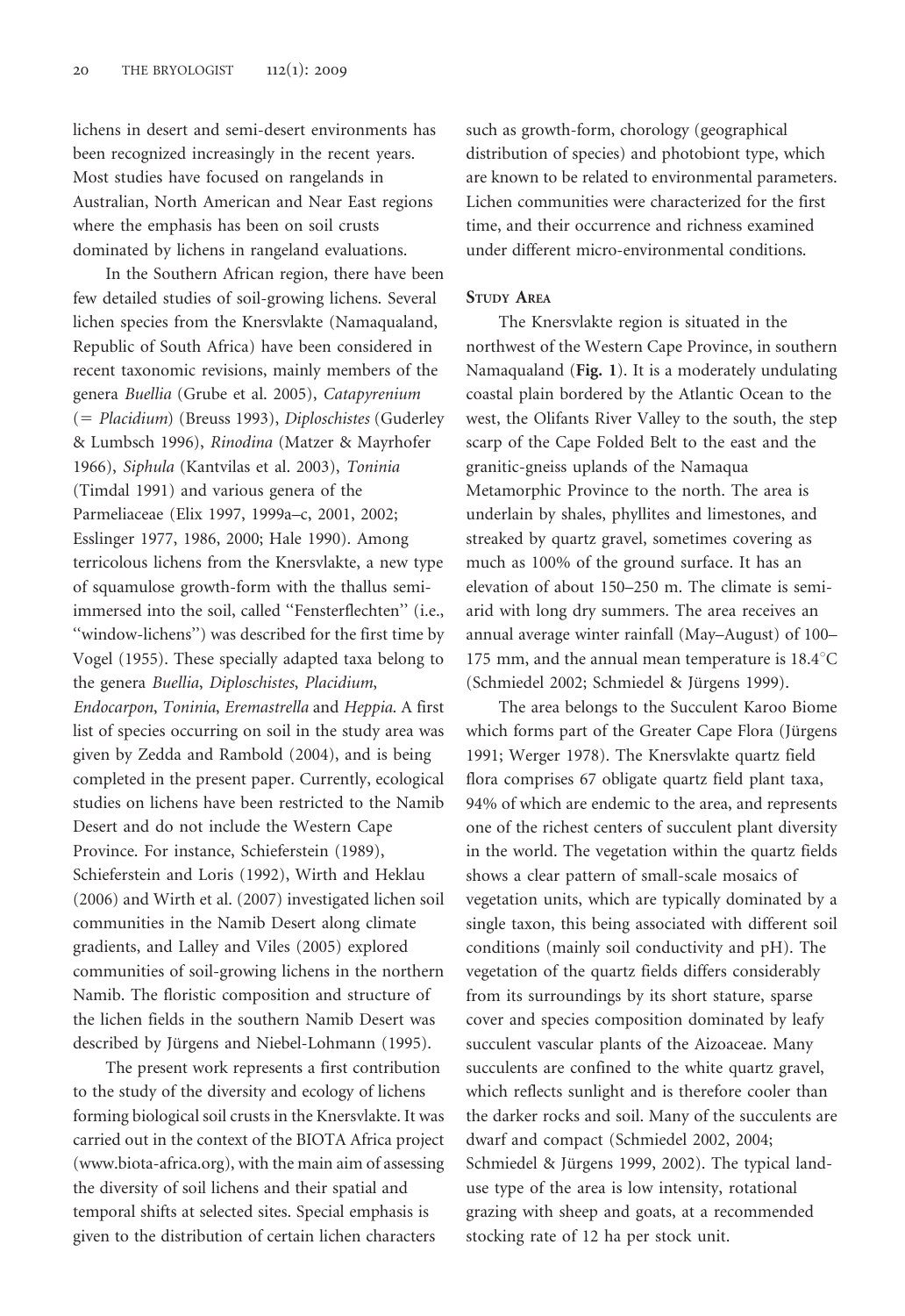

Figure 1. Map of southern Africa with location of study sites.

The following three sites were investigated lichenologically in the quartz field of the Knersvlakte (Fig. 1):

Site  $1$  (= BIOTA Biodiversity Observatory 26): Farm Flaminkvlakte 111 (also called Goedehoop), 31°17'S, 18°36'E. Vegetation type: mosaic of quartz field vegetation. Management: very extensive

rotational sheep farming with summer grazing in the Bushmanland.

Site  $2$  (= BIOTA Biodiversity Observatory 27): Farm Luiperskop (Ratelgat), 31°17'S, 18°36'E. Vegetation type: mosaic of quartz field vegetation. Management: rotational sheep farming with an average stocking of ca. 25 ha per small stock unit.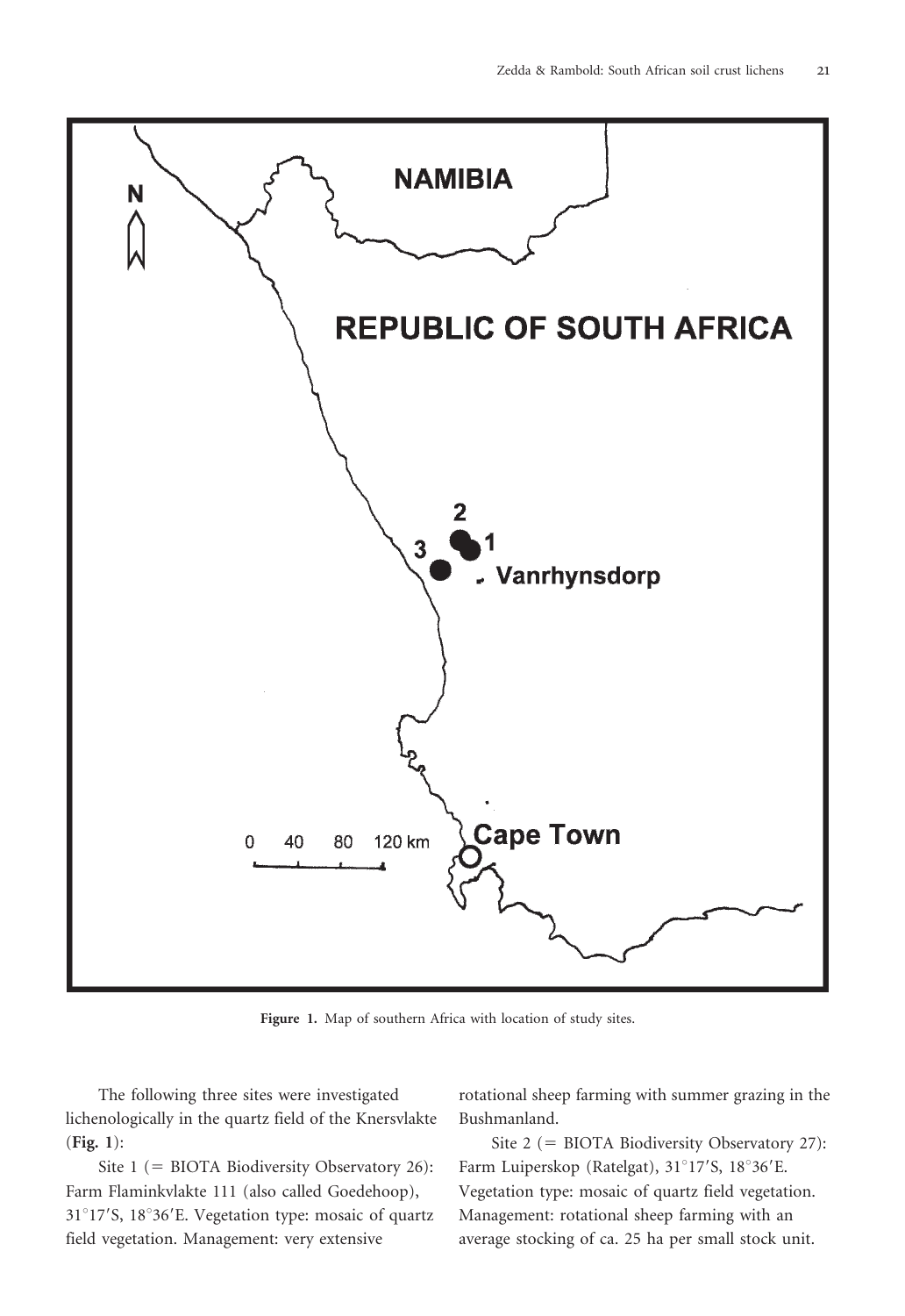Site  $3$  (= BIOTA Biodiversity Observatory 28): Farm Moedverloren 208,  $31^{\circ}27'$ S,  $18^{\circ}26'E$ . Vegetation: mosaic of quartz field vegetation. Management: Nature reserve without domestic animals since 2001; heavily grazed by sheep before 2001.

#### MATERIAL AND METHODS

A floristic survey was carried out in Mar–Apr 2001, and vegetation sampled in Nov–Dec 2002. All different lichen taxa occurring at the above listed sites (Biodiversity Observatories), having a surface of 1 km<sup>2</sup>, were collected for identification. According to the monitoring approach followed by the BIOTA project, Biodiversity Observatories were divided into 100 one-hectare plots (Schmiedel & Jürgens 2005). Investigations of lichen vegetation were carried out at the center point of selected one-hectare plots of the three sites. Altogether, 65 vegetation plots having a surface of 2000–2500  $\text{cm}^2$  were examined applying the method described in Zedda and Rambold (in prep.). The following microhabitat types could be distinguished within the plots: 1) a mosaic of stony and bare soil with cover of quartz pebbles less than 50%; 2) hills and ridges with quartz pebble cover greater than 50%; 3) ''river'' beds with or without tall shrubs; and 4) a schist habitat, present at sites 1 and 2, with very sparse quartz cover. Plots were marked with metal pegs and coordinates taken in order to relocate the sites. Samples were examined in the laboratory using morpho-anatomical and chemical analyses, using descriptions and keys in Zedda and Rambold (2004), and with the help of experts for certain genera or groups. Lists of taxa occurring at the sites and at the selected plots are given in Tables 1 and 2.

The occurrence of lichen taxa in the examined 65 vegetation plots is reported in a matrix (Table 2). Binary data were sorted manually on the base of decreasing percentage occurrence of taxa (traditional vegetation analysis methods). Plots with similar species composition of their terricolous lichenmycota were pointed out in this way. Data of the same matrix have been submitted to cluster analysis, using the freeware Biodiversity Pro V. 2 (McAleece et al. 1999). The similarity among groups was measured using the Bray-Curtis coefficient and the Complete

Link algorithm. Differences in cover among the sites were not analyzed in the present work. A correlation analysis was carried out with data from Table 2 using Statistica V. 7. in order to point out the influence of microhabitat on lichen diversity. Results, reported in a correlation matrix, were considered significant at  $p<0.050$  (Table 3).

### **RESULTS**

Lichen diversity. A total of 35 terricolous lichen taxa were recorded from the three sites. The highest alpha-diversity was found at site 1 (29 taxa), while sites 2 and 3 presented lower diversity (15 and 18 taxa, respectively). The most common lichens were Collema coccophorum (recorded in 62% of the plots), Psora crenata (40%) and Placidium tenellum (38%). As shown by the correlation analysis (Table 3), lichen diversity, expressed both in term of species richness and community richness, was most positively related to microhabitats 1, where quartz cover was lower than 50%. It was also favored by microhabitat 4 characterized by stable soil in a schist habitat. Microhabitats 2 and 3, on the contrary, had strong negative influence on lichen diversity, especially microhabitat 2, having high quartz cover.

Fifty-two percent of taxa were endemic to Namaqualand, 39% were widespread in both hemispheres (e.g., Collema coccophorum, Heppia adglutinata and Placidium spp.) and only 9% in the Southern Hemisphere (e.g., Diploschistes hensseniae, Neofuscelia imitatrix and Toninia australis). To the endemic group belonged species of the mainly foliose Xanthoparmelia and Paraparmelia, and so far undescribed taxa of Acarospora, Buellia and Caloplaca.

Squamulose lichens were the most abundant in the entire lichen-mycota of the three sites (38%), followed by foliose (31%), crustose (25%) and subfruticose (6%) lichens. Squamulose and crustose lichens (related growth-forms) comprised together over 60% of the lichen-mycota. Only 17% of lichens had cyanobacteria as their photobiont, while most of the species (83%) had green algae as a photobiont.

The terricolous lichen communities. Only 24 of the recorded 35 taxa occurred at the 65 plots in which vegetation sampling was carried out. By sorting data reported in Table 2, different groups of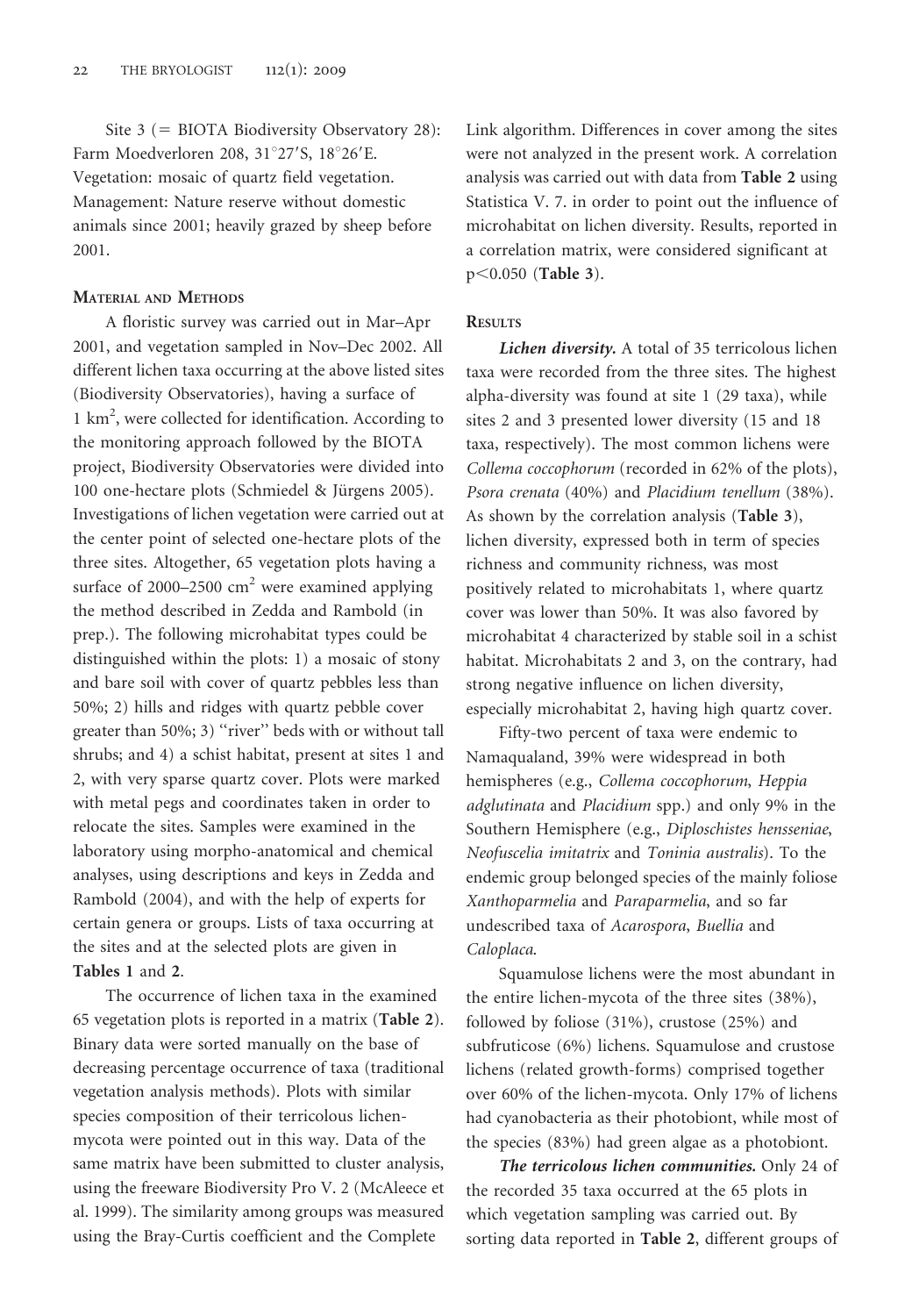| $ \infty \approx -52.38$                                                         |                     |                                     |                       |                                   |             |                    |                        |                         |                            |                       |                      |                            |                             |                                 |                                 |               |                |                 |               |                  |               |                  |
|----------------------------------------------------------------------------------|---------------------|-------------------------------------|-----------------------|-----------------------------------|-------------|--------------------|------------------------|-------------------------|----------------------------|-----------------------|----------------------|----------------------------|-----------------------------|---------------------------------|---------------------------------|---------------|----------------|-----------------|---------------|------------------|---------------|------------------|
| $89'9Z - \omega \rightarrow$                                                     |                     |                                     |                       |                                   |             |                    |                        |                         |                            |                       |                      |                            |                             |                                 |                                 |               |                |                 |               |                  |               |                  |
| នេះន – ន ~                                                                       |                     |                                     |                       |                                   |             |                    |                        |                         |                            |                       |                      |                            |                             |                                 |                                 |               |                |                 |               |                  |               |                  |
| $10.68.82 - 85.63$                                                               |                     |                                     |                       |                                   |             |                    |                        |                         |                            |                       |                      |                            |                             |                                 |                                 |               |                |                 |               |                  |               |                  |
| $\frac{1}{2}$ = 58°30'04                                                         |                     |                                     |                       |                                   |             |                    |                        |                         |                            |                       |                      |                            |                             |                                 |                                 |               |                |                 |               |                  |               |                  |
| $90.8752 - 87.9$                                                                 |                     |                                     |                       |                                   |             |                    |                        |                         |                            |                       |                      |                            |                             |                                 |                                 |               |                |                 |               |                  |               |                  |
| $10^{\circ}$ SS 33.01                                                            |                     |                                     |                       |                                   |             |                    |                        |                         |                            |                       |                      |                            |                             |                                 |                                 |               |                |                 |               |                  |               |                  |
| $\sim -28.23.04$                                                                 |                     |                                     |                       |                                   |             |                    |                        |                         |                            |                       |                      |                            |                             |                                 |                                 |               |                |                 |               |                  |               |                  |
| 80.87.12 = $8^{\circ}$                                                           |                     |                                     |                       |                                   |             |                    |                        |                         |                            |                       |                      |                            |                             |                                 |                                 |               |                |                 |               |                  |               |                  |
| $69'8Z - R_{\odot}$                                                              |                     |                                     |                       |                                   |             |                    |                        |                         |                            |                       |                      |                            |                             |                                 |                                 |               |                |                 |               |                  |               |                  |
| $m$ $\Theta = 50.32$                                                             |                     |                                     |                       |                                   |             |                    |                        |                         |                            |                       |                      |                            |                             |                                 |                                 |               |                |                 |               |                  |               |                  |
| $12.85$ $^{\circ}$ ಜ ಜ $^{\circ}$                                                |                     |                                     |                       |                                   |             |                    |                        |                         |                            |                       |                      |                            |                             |                                 |                                 |               |                |                 |               |                  |               |                  |
| $\frac{1}{2}$ CO'EL'ZZ $-\frac{1}{2}$                                            |                     |                                     |                       |                                   |             |                    |                        |                         |                            |                       |                      |                            |                             |                                 |                                 |               |                |                 |               |                  |               |                  |
| 80°22'ನ ದಿನ                                                                      |                     |                                     |                       |                                   |             |                    |                        |                         |                            |                       |                      |                            |                             |                                 |                                 |               |                |                 |               |                  |               |                  |
| $60.68.85 - 53.43$                                                               |                     |                                     |                       |                                   |             |                    |                        |                         |                            |                       |                      |                            |                             |                                 |                                 |               |                |                 |               |                  |               |                  |
| $50.00.82 - 58.40$                                                               |                     |                                     |                       |                                   |             |                    |                        |                         |                            |                       |                      |                            |                             |                                 |                                 |               |                |                 |               |                  |               |                  |
| $60'97 - \omega \rightarrow$                                                     |                     |                                     |                       |                                   |             |                    |                        |                         |                            |                       |                      |                            |                             |                                 |                                 |               |                |                 |               |                  |               |                  |
| $\omega \ncong -3123$                                                            |                     |                                     |                       |                                   |             |                    |                        |                         |                            |                       | N                    |                            |                             |                                 |                                 |               |                |                 |               |                  |               |                  |
| 帖亿 ~ 13 →                                                                        |                     |                                     |                       |                                   |             |                    |                        |                         |                            |                       |                      |                            |                             |                                 |                                 |               |                |                 |               |                  |               |                  |
| $=$ $\omega = 88.45.01$                                                          |                     |                                     |                       |                                   |             |                    |                        |                         |                            |                       |                      |                            |                             |                                 |                                 |               |                |                 |               |                  |               |                  |
| $\omega \approx -38'$ 40.03                                                      |                     |                                     |                       |                                   |             |                    |                        |                         |                            |                       |                      |                            |                             |                                 |                                 |               |                |                 |               |                  |               |                  |
| $10.00.8S - \omega$                                                              |                     |                                     |                       |                                   |             |                    |                        |                         |                            |                       |                      |                            |                             |                                 |                                 |               |                |                 |               |                  |               |                  |
| ದಿ' LS'9Z __ __ __ <sub>co</sub>                                                 |                     |                                     |                       |                                   |             |                    |                        |                         |                            |                       |                      |                            |                             |                                 |                                 |               |                |                 |               |                  |               |                  |
| o، صرح 16.51,01                                                                  |                     |                                     |                       |                                   |             |                    |                        |                         |                            |                       |                      |                            |                             |                                 |                                 |               |                |                 |               |                  |               |                  |
| $\cos 12.95 - \cos 103$                                                          |                     |                                     |                       |                                   |             |                    |                        |                         |                            |                       |                      |                            |                             |                                 |                                 |               |                |                 |               |                  |               |                  |
| 10.18.89 - <sup>10</sup> 등                                                       |                     |                                     |                       |                                   |             |                    |                        |                         |                            |                       |                      |                            |                             |                                 |                                 |               |                |                 |               | ణ                |               |                  |
| $-$ cm $-$ 26.51.05                                                              |                     |                                     |                       |                                   |             |                    |                        |                         |                            |                       |                      |                            |                             |                                 |                                 |               |                |                 |               |                  |               |                  |
| $09'2Z - 59'30$                                                                  |                     |                                     |                       |                                   |             |                    |                        |                         |                            |                       |                      |                            |                             |                                 |                                 |               |                |                 |               |                  |               |                  |
| $= 9 - 322$                                                                      |                     |                                     |                       |                                   |             |                    |                        |                         |                            |                       |                      |                            |                             |                                 |                                 |               |                |                 |               |                  |               |                  |
| $6L'LZ$ – $\omega \rightarrow$                                                   |                     |                                     |                       |                                   |             |                    |                        |                         |                            |                       |                      |                            |                             |                                 |                                 |               |                |                 |               |                  |               |                  |
| $- - 383303$                                                                     |                     |                                     |                       |                                   |             |                    |                        |                         |                            |                       |                      |                            |                             |                                 |                                 |               |                |                 |               |                  |               |                  |
| $08.85 - 5 -$                                                                    |                     |                                     |                       |                                   |             |                    |                        |                         |                            |                       |                      |                            |                             |                                 |                                 |               |                |                 |               |                  |               |                  |
| $0.587 - 0.005$                                                                  |                     |                                     |                       |                                   |             |                    |                        |                         |                            |                       |                      |                            |                             |                                 |                                 |               |                |                 |               |                  |               |                  |
|                                                                                  |                     |                                     |                       |                                   |             |                    |                        |                         |                            |                       |                      |                            |                             |                                 |                                 |               |                |                 |               |                  |               |                  |
| Lichen richness in plot<br>Cover of pebbles %<br>Microhabitat type<br>Field code | Collema coccophorum | Placidium tenellum<br>Psora crenata | Placidium squamulosum | oninia australis<br>oninia lutosa | Buellia sp. | Xanthoparmelia sp. | Xanthoparmelia leonora | (anthoparmelia simulans | leofuscella aff. imitatrix | Canthoparmelia epigea | Paraparmelia prolata | Kanthoparmelia hyporhytida | Xanthoparmelia crassilobata | kanthoparmelia amphinxanthoides | <b>Jiploschistes hensseniae</b> | Caloplaca sp. | Acarospora sp. | Lichinaceae sp. | roninia sp. " | Toninia ruginosa | Buellia sp. 2 | c<br>Buellia sp. |

continued on next page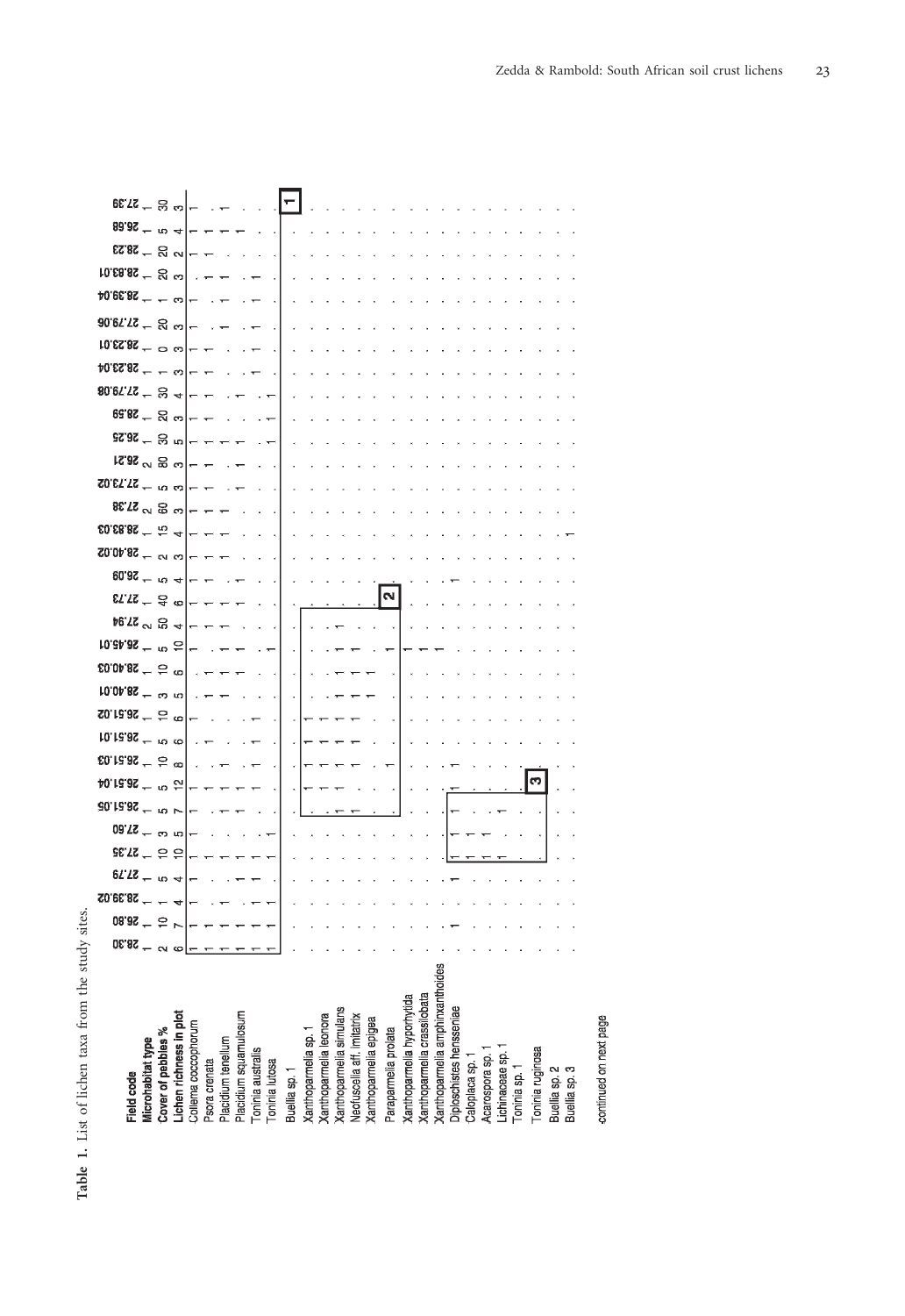|                                                                                                 | <b>K</b> esence a                                                                                                                                                                                                                     |                   |                    |                         |                     |               |                                            |                       |                   |                       |                |                      |                                                   |                            |                       |                      |                                                           |                                      |                          |               |                |                 |               |                   |               |               |
|-------------------------------------------------------------------------------------------------|---------------------------------------------------------------------------------------------------------------------------------------------------------------------------------------------------------------------------------------|-------------------|--------------------|-------------------------|---------------------|---------------|--------------------------------------------|-----------------------|-------------------|-----------------------|----------------|----------------------|---------------------------------------------------|----------------------------|-----------------------|----------------------|-----------------------------------------------------------|--------------------------------------|--------------------------|---------------|----------------|-----------------|---------------|-------------------|---------------|---------------|
|                                                                                                 | $8E.92 \times 8 \times 10^{-10}$                                                                                                                                                                                                      |                   |                    |                         |                     |               | $\mathbb{R}^n$ . The set of $\mathbb{R}^n$ |                       |                   | <b>Service</b> State  |                |                      |                                                   | and a strain and           |                       |                      |                                                           |                                      |                          |               |                |                 |               |                   |               |               |
|                                                                                                 | $19.92 \, \text{eV} \, \text{eV} \, \text{eV}$                                                                                                                                                                                        |                   |                    |                         |                     |               |                                            |                       |                   | and a straight        |                |                      |                                                   |                            |                       |                      |                                                           |                                      |                          |               |                |                 |               |                   |               |               |
|                                                                                                 | $\sim$ 8 $_{\odot}$ 8 $\sim$                                                                                                                                                                                                          |                   |                    |                         |                     |               |                                            |                       |                   | and a straight and    |                |                      |                                                   |                            |                       |                      |                                                           |                                      |                          |               |                |                 |               |                   |               |               |
|                                                                                                 | $10-50$ M $3013$                                                                                                                                                                                                                      |                   |                    |                         |                     |               |                                            |                       |                   | and the state of the  |                |                      |                                                   |                            |                       |                      |                                                           |                                      |                          |               |                |                 |               |                   |               |               |
|                                                                                                 | $20.34.82 \times 2 = 0$                                                                                                                                                                                                               |                   |                    |                         |                     |               |                                            |                       |                   |                       |                |                      |                                                   |                            |                       |                      |                                                           |                                      |                          |               |                |                 |               |                   |               |               |
|                                                                                                 | $10^{\circ}91^{\circ}82 \times S \circ  $                                                                                                                                                                                             |                   |                    |                         |                     |               |                                            |                       |                   |                       |                |                      |                                                   |                            |                       |                      |                                                           |                                      |                          |               |                |                 |               |                   |               |               |
|                                                                                                 | $6978 \times 10^{-10}$                                                                                                                                                                                                                |                   |                    |                         |                     |               | and an                                     |                       |                   |                       |                |                      |                                                   |                            |                       |                      |                                                           |                                      |                          |               |                |                 |               |                   |               |               |
|                                                                                                 | $ _{\text{C}}$ $\beta$ $_{\text{C}}$ $\beta$ $\beta$ $\beta$                                                                                                                                                                          |                   |                    |                         |                     |               | <b>Contract</b>                            |                       |                   |                       |                |                      |                                                   |                            |                       |                      |                                                           |                                      |                          |               |                |                 |               |                   |               |               |
|                                                                                                 | $18.52 \times 10^{-10}$                                                                                                                                                                                                               |                   |                    |                         |                     |               |                                            |                       |                   |                       |                |                      |                                                   |                            |                       |                      |                                                           |                                      |                          |               |                |                 |               |                   |               |               |
|                                                                                                 | $18.85 \approx 28.87$                                                                                                                                                                                                                 |                   |                    |                         |                     |               |                                            | and a state of        |                   |                       |                |                      |                                                   |                            |                       |                      |                                                           |                                      |                          |               |                |                 |               |                   |               |               |
|                                                                                                 | $-1$ 68°38                                                                                                                                                                                                                            |                   |                    |                         |                     |               |                                            |                       |                   |                       |                |                      |                                                   |                            |                       |                      |                                                           |                                      |                          |               |                |                 |               |                   |               |               |
|                                                                                                 |                                                                                                                                                                                                                                       |                   |                    |                         |                     |               |                                            |                       |                   |                       |                |                      |                                                   |                            |                       |                      |                                                           |                                      |                          |               |                |                 |               |                   |               |               |
|                                                                                                 | 8937000.                                                                                                                                                                                                                              |                   |                    |                         |                     |               |                                            |                       |                   |                       |                |                      |                                                   |                            |                       |                      |                                                           |                                      |                          |               |                |                 |               |                   |               |               |
|                                                                                                 | $90^{\circ}00^{\circ}97 \approx 30^{\circ} - 1.$                                                                                                                                                                                      |                   |                    |                         |                     |               |                                            |                       |                   |                       |                |                      |                                                   |                            |                       |                      |                                                           |                                      |                          |               |                |                 |               |                   |               |               |
|                                                                                                 |                                                                                                                                                                                                                                       |                   |                    |                         |                     |               |                                            |                       |                   |                       |                |                      |                                                   |                            |                       |                      |                                                           |                                      |                          |               |                |                 |               |                   |               |               |
|                                                                                                 | $5b^{\prime}92 \approx 8 - -$                                                                                                                                                                                                         |                   |                    |                         |                     |               |                                            |                       |                   |                       |                |                      |                                                   |                            |                       |                      |                                                           |                                      |                          |               |                |                 |               |                   |               |               |
|                                                                                                 | $9b.82 \times 32 - 1 - 1$                                                                                                                                                                                                             |                   |                    |                         |                     |               |                                            |                       |                   |                       |                |                      | Ù.                                                |                            |                       |                      |                                                           |                                      |                          |               |                |                 |               |                   |               |               |
|                                                                                                 |                                                                                                                                                                                                                                       |                   |                    |                         |                     |               |                                            |                       |                   |                       |                |                      |                                                   |                            |                       |                      |                                                           |                                      |                          |               |                |                 |               |                   |               |               |
|                                                                                                 | $01.84.35 + 100$ $-$                                                                                                                                                                                                                  |                   |                    |                         |                     |               |                                            |                       |                   |                       |                |                      |                                                   |                            |                       |                      |                                                           |                                      |                          |               |                |                 |               |                   |               |               |
|                                                                                                 | $20.80.92 + 10.4$                                                                                                                                                                                                                     |                   |                    |                         |                     |               |                                            |                       |                   |                       |                |                      |                                                   |                            |                       |                      |                                                           |                                      |                          |               |                |                 |               |                   |               |               |
|                                                                                                 | $20^{\circ}80^{\circ}92$ and the set of the set of the set of the set of the set of the set of the set of the set of the set of the set of the set of the set of the set of the set of the set of the set of the set of the set of th |                   |                    |                         |                     |               |                                            |                       |                   |                       |                |                      |                                                   |                            |                       |                      |                                                           |                                      |                          |               |                |                 |               |                   |               |               |
|                                                                                                 | $60.81.92 + -$                                                                                                                                                                                                                        |                   |                    |                         |                     |               |                                            |                       |                   |                       |                |                      |                                                   |                            |                       |                      |                                                           |                                      |                          |               |                |                 |               |                   |               |               |
|                                                                                                 | $21.80.32 + 0.4 - 0.7$                                                                                                                                                                                                                |                   |                    |                         |                     |               |                                            |                       |                   |                       | ᆔ              |                      |                                                   |                            |                       |                      |                                                           |                                      |                          |               |                |                 |               |                   |               |               |
|                                                                                                 | ∝ ، –   مب مبا⊋91°011                                                                                                                                                                                                                 |                   |                    |                         |                     |               |                                            |                       |                   |                       |                |                      |                                                   |                            |                       |                      |                                                           |                                      |                          |               |                |                 |               |                   |               |               |
|                                                                                                 | $80.84.32 \leftarrow 10.4 \leftarrow$                                                                                                                                                                                                 |                   |                    |                         |                     |               |                                            |                       |                   |                       | $\mathbb{R}^2$ |                      |                                                   |                            |                       |                      |                                                           |                                      |                          |               |                |                 |               |                   |               |               |
|                                                                                                 | $LS'Z = -1$                                                                                                                                                                                                                           |                   |                    |                         |                     |               |                                            |                       |                   |                       |                |                      |                                                   |                            |                       |                      |                                                           |                                      |                          |               |                |                 |               |                   |               |               |
|                                                                                                 | $10^6$ $K$ $Z - \alpha$ $\frac{1}{4}$ $\frac{1}{2}$ $\frac{1}{2}$ $\frac{1}{2}$                                                                                                                                                       |                   |                    |                         |                     |               |                                            |                       |                   |                       |                |                      |                                                   |                            |                       |                      |                                                           |                                      |                          |               |                |                 |               |                   |               |               |
|                                                                                                 | $20.08.82 - 5 - 1 - 1 - 28.83$                                                                                                                                                                                                        |                   |                    |                         |                     |               |                                            |                       |                   |                       |                |                      |                                                   |                            |                       |                      |                                                           |                                      |                          |               |                |                 |               |                   | w             |               |
|                                                                                                 | $91.62.27 - 0.01$                                                                                                                                                                                                                     |                   |                    |                         |                     |               |                                            |                       |                   |                       |                |                      |                                                   |                            |                       |                      |                                                           |                                      |                          |               |                |                 |               |                   |               |               |
|                                                                                                 |                                                                                                                                                                                                                                       |                   |                    |                         |                     |               |                                            |                       |                   |                       |                |                      |                                                   |                            |                       |                      |                                                           |                                      |                          |               |                |                 |               |                   |               |               |
|                                                                                                 | $20Z - 9$ $\sim$                                                                                                                                                                                                                      |                   |                    |                         |                     |               | $\sim$ $-$                                 |                       |                   |                       |                |                      |                                                   |                            |                       |                      |                                                           |                                      |                          |               |                |                 |               |                   |               |               |
|                                                                                                 |                                                                                                                                                                                                                                       |                   |                    |                         |                     |               |                                            |                       |                   |                       |                |                      |                                                   |                            |                       |                      |                                                           |                                      |                          |               |                |                 |               |                   |               |               |
| in vegetation plots; delimitation of species communities.<br>Table 2. Occurrence of lichen taxa | Field code                                                                                                                                                                                                                            | Microhabitat type | Cover of pebbles % | Lichen richness in plot | Collema coccophorum | Psora crenata | Placidium tenellum                         | Placidium squamulosum | Toninia australis | <b>Toninia</b> lutosa | Buellia sp. 1  | Xanthoparmelia sp. 1 | Xanthoparmelia leonora<br>Xanthoparmelia simulans | Neofuscelia aff. imitatrix | Xanthoparmelia epigea | Paraparmelia prolata | Xanthoparmelia hyporhytida<br>Xanthoparmelia crassilobata | anthoides<br>Xanthoparmelia amphinxa | Diploschistes hensseniae | Caloplaca sp. | Acarospora sp. | Lichinaceae sp. | Toninia sp. 1 | l'oninia ruginosa | Buellia sp. 2 | Buellia sp. 3 |
|                                                                                                 |                                                                                                                                                                                                                                       |                   |                    |                         |                     |               |                                            |                       |                   |                       |                |                      |                                                   |                            |                       |                      |                                                           |                                      |                          |               |                |                 |               |                   |               |               |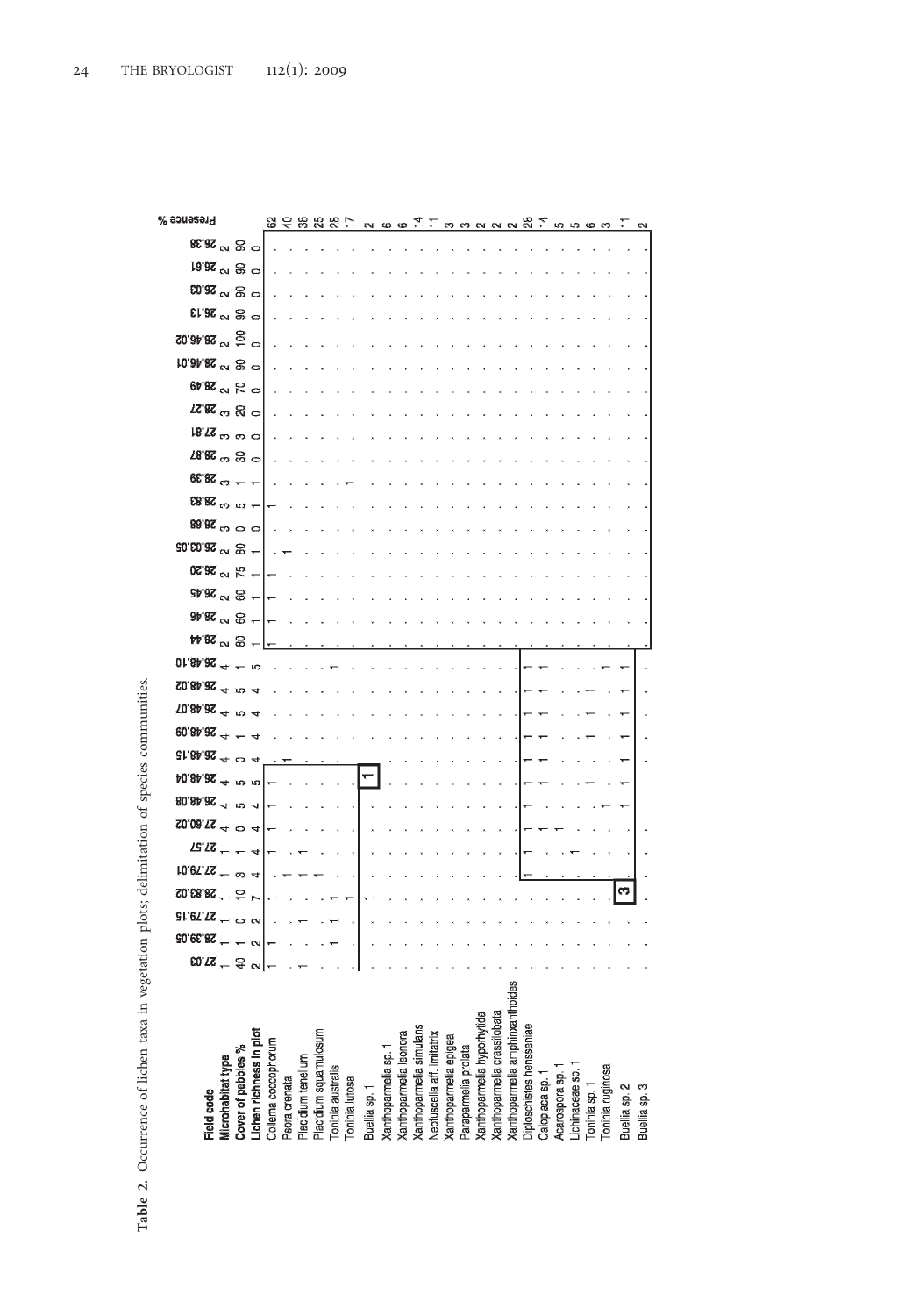| Correlations       |                                    |                                    |                   |                   |  |  |  |  |  |  |  |
|--------------------|------------------------------------|------------------------------------|-------------------|-------------------|--|--|--|--|--|--|--|
| $N=65$             |                                    |                                    |                   |                   |  |  |  |  |  |  |  |
| Variable           | Microhabitat type                  | Microhabitat type                  | Microhabitat type | Microhabitat type |  |  |  |  |  |  |  |
|                    | 1-Quartz pebbles cover $\leq 50\%$ | 2-Quartz pebbles cover<br>$> 50\%$ | 3-River beds      | 4-Schist habitat  |  |  |  |  |  |  |  |
| Species richness   | 0.568                              | $-0.516$                           | $-0.387$          | 0.144             |  |  |  |  |  |  |  |
| Community richness | 0.556                              | $-0.521$                           | $-0.416$          | 0.194             |  |  |  |  |  |  |  |

Table 3. Correlations of species richness and community richness with the four microhabitats.

lichens frequently occurring together could be pointed out. The first group (C1) was formed by crustose and squamulose Collema coccophorum, Psora crenata, Placidium tenellum, P. squamulosum, Toninia lutosa and T. australis. This corresponded well to Cluster 1 separated by cluster analysis at a similarity of 25% (Fig. 2). This group was defined as Soil Lichen Community 1 and was present in 65% of the sampling plots. The second group of species highlighted in Table 2 was composed of foliose Xanthoparmelia leonora, X. simulans, X. sp. 1 (provisional name), Neofuscelia aff. imitatrix and Paraparmelia prolata, which also clustered in a separated group (C4) by the cluster analysis. This was named Soil Lichen Community 2 and occurred in 14% of investigated plots, usually together with Soil Lichen Community 1. A third group (C3) was characterized by Diploschistes hensseniae, Toninia ruginosa and by undescribed taxa of the genera Acarospora, Buellia, Caloplaca and Toninia, and corresponded to cluster 2 and 3 of the cluster analysis. This was called Soil Lichen Community 3 and it also occurred mostly with members of Soil Lichen Community 1. It was present in 20% of the plots. A large group of plots (28%) showed only one lichen species belonging to Soil Lichen Community 1 or no species at all.

#### **DISCUSSION**

Lichen diversity. The terricolous lichen-mycota of the three investigated sites is relatively rich in taxa when compared with other semi-arid areas. It is, for instance, much higher than in the well-investigated central Namib Desert, where 56 lichen species have been recently recorded along WE transects, on a much larger area than the one investigated in this work. However, only a small amount of these (6 taxa) grows strictly on soil, while most of them are found on gravel or on quartz and dolorite pebbles and stones (Wirth & Heklau 2006; Wirth et al. 2007). Lalley and Viles (2005) reported 28 lichen taxa from biological soil crusts of the northern Namib Desert, eight of which grew on soil. In the southern Namib (lichen field of Alexanderbay, RSA), 31 taxa are reported by Jürgens and Niebel-Lohmann (1995), found on soil, pebbles and plants. Comparing data from other regions, 48 soil lichens are known from arid and semiarid Australia (Eldridge 1996). Considering that epiphytic and saxicolous lichens are also abundant in the Knersvlakte (pers. obs.), lichens therefore are a very important component of the ecosystem. Diversity is greatest at site 1, which is characterized by more extensive rotation sheep grazing in comparison with the other sites. Site 2 has the lowest diversity of soil lichens because of higher land-use impacts, i.e., higher average stocking rates. One possible explanation for the high lichen diversity of the study sites is the effect of fog and dew, due to the pronounced influence of the ocean system on climate. Soil features appear also to play an important role, since the greatest lichen diversity, both in terms of species and communities, is found in habitats with a lower cover of pebbles and a higher soil pH. According to Schmiedel (2002), stone cover is negatively associated with electrical conductivity (salinity) and positively with low soil pH in the quartz fields of the Knersvlakte. This could mean that soil-growing lichens prefer higher soil salinity and higher soil pH, which are also mostly positively correlated with higher soil carbonate content. These results are in agreement with data from other arid to semi-arid regions, e.g., southeastern Australia (Eldridge & Tozer 1997), and from other areas of southern Africa (pers. obs.). Also in the lichen fields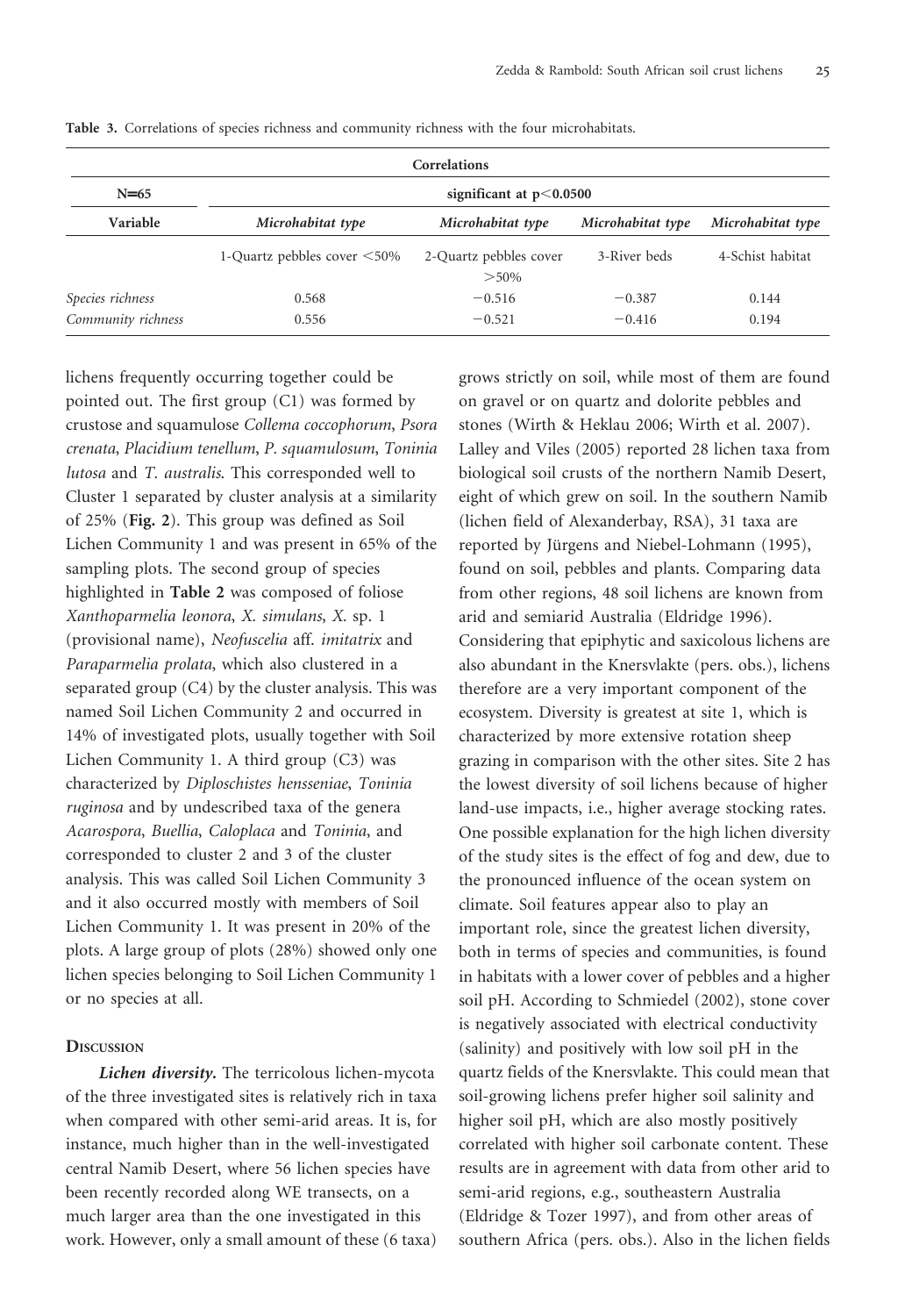**Bray-Curtis Cluster Analysis (Complete Link)** 



Figure 2. Cluster analysis of lichen taxa based on binary data of Table 2.

of Alexanderbay, soil salinity is positively correlated with lichen cover, while higher plants avoid these conditions (Jürgens & Niebel-Lohmann 1995). The lack of competition with higher plants could be therefore also an important driver of lichen diversity.

The level of endemicity in the sites of the Knersvlakte is very high in comparison to other areas of southern Africa. Wirth and Heklau (2006) found, for instance, about 27% endemism among the species in the terricolous and saxicolous lichen-mycota of the central Namib Desert. As reported by several authors for different regions, lichen taxa are, in contrast to flowering plants, usually widespread and only rarely endemic to a given area. The endemic component of the mycota treated in this study is restricted to Namaqualand, and—according to present knowledge—in some cases to the quartz fields of the Knersvlakte. Most of the collected taxa however have so far been collected in few samples, and/or have been described for the first time from the Knersvlakte. Thus, their true distribution is difficult to estimate and their range might be much wider within southern Africa.

The greater frequency of squamulose and crustose lichens suggests a tolerance of low precipitation and high temperature. Some taxa grow

partly immersed in the soil (''window-lichens''), others are considered as ''pioneers,'' as they are able to recolonize soil after disturbance more rapidly than foliose and fruticose lichens (Belnap & Eldridge 2001; Belnap et al. 2001b). The relative high percentage of foliose lichens is noteworthy for semi-arid areas, and can be related to the frequent occurrence of fog and clouds, especially in the early morning hours (pers. obs.). The high percentage of lichens with green algal photobionts also suggests the presence of a climate characterized by relative high air humidity and frequent fog events. Desert habitats characterized by fog and dew are thought to favor phycolichens, whereas lack of dew, less rain and higher temperature favor cyanolichens (Belnap et al. 2001b).

The terricolous lichen communities. Soil Lichen Community 1 is the most frequent community at the investigated vegetation plots. It is formed by species which are common and widespread in southern Africa (Zedda et al., in prep.) and is probably the first community to colonize soil after disturbance. However, the process is expected to be relatively slow, and cyanolichens, which are pioneer, ubiquitous species, dominant on degraded or recovering sites where crust cover is sparse (Eldridge 1998; Eldridge & Koen 1998), could be the first lichens colonizing the area after cessation of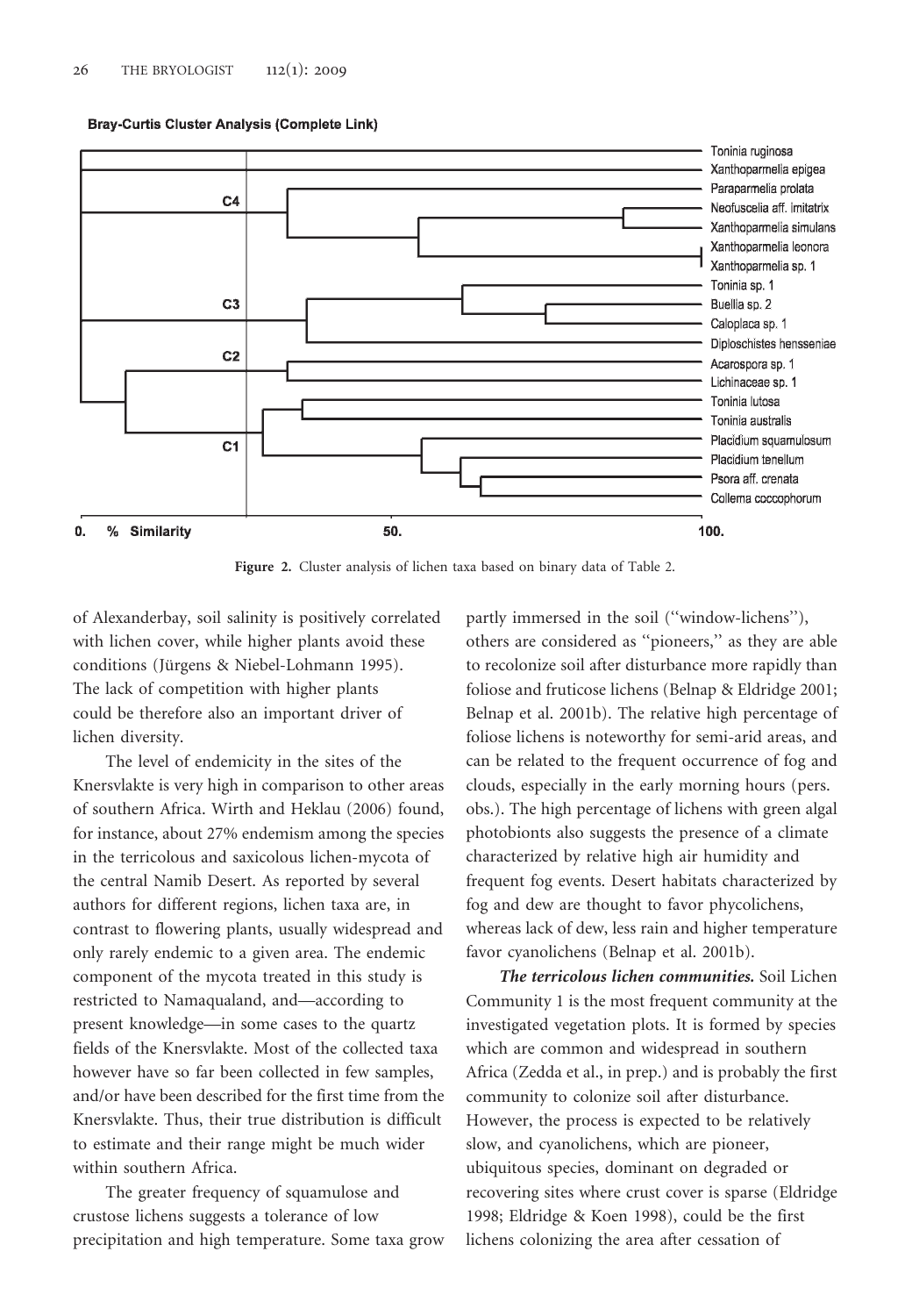disturbance. As shown in the results, in several plots, only the cyanolichen Collema coccophorum is found. This might be indicative of greater or more recent disturbance in comparison to plots which are more rich in lichens. Green algal species, on the contrary, need longer ecological stability. It is known, for instance, that Psora crenata tends to be more common on relatively undisturbed sites (at least 60 years without human disturbance), and absent from disturbed sites of arid South Australia (Eldridge & Ferris 1999). In the Knersvlakte, Soil Lichen Community 1 is mostly present in the mosaic of quartz-open soil where the cover of quartz pebbles is sparse, and is bound to relative high soil pH, calcium carbonate content and salinity (pers. obs.). It could be therefore regarded as an indicator of these particular soil conditions. This community has affinities with the widespread Collema-Placidium-Psora communities reported from other arid to semiarid regions (e.g., Eldridge 1996). The range of some of the species forming these communities (e.g., C. coccophorum, Placidium squamulosum and Psora decipiens) is wide as reported by Belnap et al. (2001a, b). Most of them prefer sites with gypsiferous soil or soils with high calcium carbonate content, high pH and sparse vascular plant cover in arid North America and southern Australia (Rogers 1977).

Soil Lichen Community 2 is characterized by rare foliose lichen species which are endemic to Namaqualand. It can occur together with Soil Lichen Community 1, and is also restricted to sites with sparse quartz cover and relative high soil pH. This community may represent a later stage of the former one, since it is composed of taxa with relatively slow growth-rates (Eldridge & Koen 1998; Eldridge & Rosentreter 1999). It appears to be restricted to less disturbed conditions, since it is rarely found at site 2, which is characterized by more intensive land use. This finding is in accordance to that of Eldrige and Koen (1998) and Eldridge and Rosentreter (1999), who reported that soil-inhabiting Xanthoparmelia communities of arid to semiarid areas of eastern Australia are found associated with stable sites under extensive rangeland conditions, with a low rate of trampling by animals. Being dominated by foliose species, this community relies heavily on higher humidity, and is therefore most threatened by global climate changes.

Soil Lichen Community 3 is also rare and formed by several species new to science, whose ecology is not much known so far. It is restricted to soils with very sparse quartz cover (1–5%), being composed of fine-grained material originating from schist. This community is therefore indicative of very particular soil conditions, and consequently sensitive to any changes of soil, which can be caused by increasing grazing or by global climate change.

The large group of plots which had no lichens or only Collema coccophorum are situated on hill slopes and ridges having a high cover of quartz pebbles (51– 100%) or in dry river beds, where the cover of quartz pebbles is sparse but disturbance is greater, due to floods during the rainy season.

#### **CONCLUSIONS**

The Knersvlakte has an extraordinary and peculiar diversity of lichen taxa and communities which is even greater than the one of the lichen fields of the Namib Desert. This diversity is supported by the unique climatic and soil conditions of this area, in particular the high relative humidity and frequent fog events, the high soil pH and soil salinity, and appears not to be threatened by very extensive farming such as at site 1. The occurrence and diversity of the recorded lichen species and communities give therefore important information on environmental conditions and stability.

The main impacts which are likely to have negative influence on soil lichens of the Knersvlakte are climatic changes and modification in land use intensity. Global climatic change will likely cause a shift in the composition and distribution of the soil lichen taxa, and we expect the main effects to be: 1) reduction of lichen richness, with a loss of the those morphological types being most sensitive to aridity, i.e., the foliose lichens; 2) loss of endemic taxa caused by changes in air humidity and 3) colonization by globally widespread cyanolichens typical of community 1. Increasing land use (i.e., stocking rates greater than the recommended ones) is also expected to reduce lichen cover and species richness.

The great number of species occurring and the extent of endemic taxa, including several undescribed species, make this area unique and provide incentives for giving it special conservation status.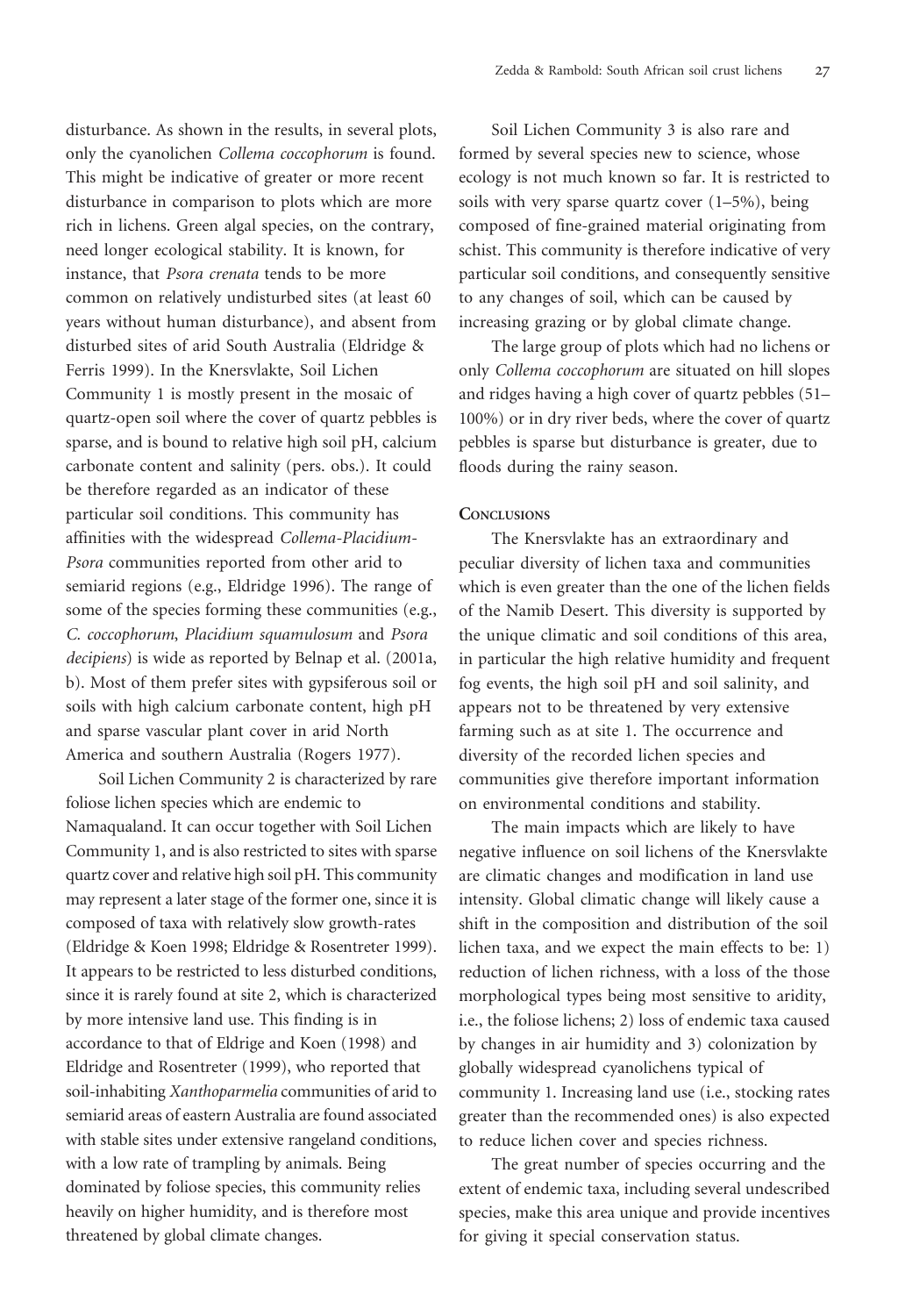#### **ACKNOWLEDGMENTS**

The Western Cape Nature Conservation Board, as well as landowners and communities of the investigated sites, are kindly thanked for granting research permits and for assistance during field work. We are most grateful to O. Breuss (Vienna), M. Grube, J. Hafellner (both Graz), H. T. Lumbsch (Chicago), M. Schultz (Hamburg) and E. Timdal (Oslo) for their help in identifying different lichen species. Special thanks are due to U. Sukopp (Bonn) for assistance during the field campaign in the Knersvlakte in 2002 and to D. Eldridge (Sydney) for providing literature on biological soil crusts from Australia. A special acknowledgment is directed to the BIOTA coordination office for assistance with the organization of field trips, and to U. Schmiedel for reviewing part of the manuscript. We are grateful to R. Rosentreter and D. Eldridge for their valuables comments on an earlier version of the manuscript. The project was financed by the German Federal Ministry of Education and Research (promotion number 01 LC 0024A).

#### LITERATURE CITED

- Belnap, J. & D. J. Eldridge. 2001. Disturbance and recovery of biological soil crusts. In J. Belnap & O. L. Lange (eds.), Biological soil crustsstructure, function and management. Ecological Studies 150: 363–383.
- ———, B. Bu¨del & O. L. Lange. 2001a. Biological soil crusts: characteristics and distribution. In J. Belnap & O. L. Lange (eds.), Biological soil crustsstructure, function and management. Ecological Studies 150: 3–30.
- ———, J. H. Kaltenecker, R. Rosentreter, J. Williams, S. Leonard & D. J. Eldridge. 2001b. Biological soil crusts: ecology and management. U.S. Department of the Interior, Bureau of Land Management, U.S. Geological Survey, Technical Reference 1730-2: 1–110.
- Breuss, O. 1993. Studien über die Flechtengattung Catapyrenium (Verrucariaceae). V. Einige Arten aus dem südlichen Afrika. Linzer Biologische Beiträge 25: 339–346.
- Eldridge, D. J. 1996. Distribution and floristics of lichens in soil crusts in arid and semiarid New South Wales, Australia. Australian Journal of Botany 44: 581–599.

———. 1998. Lichens and mosses and liverworts? Biological soil crusts—living protectors of the soils. Australian Association of Natural Resource Management 1(2): 1–11.

- & J. M. Ferris. 1999. Recovery of populations of the soil lichen Psora crenata after disturbance in arid South Australia. Rangeland Journal 21: 194–198.
- $-$  & T. B. Koen. 1998. Cover and floristics of microphytic soil crusts in relation to indices of landscape health. Plant Ecology 137: 101–114.
- ——— & R. Rosentreter. 1999. Morphological groups: a framework for monitoring microphytic crusts in arid landscapes. Journal of Arid Environments 41: 11–25.

——— & M. E. Tozer. 1997. Environmental factors relating to the distribution of terricolous bryophytes and lichens in semi-arid eastern Australia. The Bryologist 100: 28–39.

Elix, J. A. 1997. New species and new combinations in the lichen family Parmeliaceae (Ascomycotina) from South Africa. Mycotaxon 63: 335–343.

———. 1999a. Further new species and new reports in the lichen family Parmeliaceae (Ascomycotina) from South Africa. Mycotaxon 70: 103–110.

-. 1999b. New species of Neofuscelia (lichenized Ascomycotina, Parmeliaceae) from the Southern Hemisphere. Mycotaxon 71: 431–456.

- -. 1999c. New species of Xanthoparmelia (lichenized Ascomycotina, Parmeliaceae) from South Africa. Mycotaxon 73: 51–61.
- -. 2001. A revision of the lichen genus Paraparmelia Elix & J. Johnst. Bibliotheca Lichenologica 80: 1–224.
- -. 2002. New species of Xanthoparmelia (lichenized Ascomycotina, Parmeliaceae) from Africa. Lichenologist 34: 283–291.

Esslinger, T. L. 1977. A chemosystematic revision of the brown Parmeliae. Journal of the Hattori Botanical Laboratory 42: 1–211.

———. 1986. Further reports on the brown Parmeliaceae of southern Africa. Nordic Journal of Botany 6: 87–91.

———. 2000. Notes on the brown-colored species of Parmeliaceae (lichenized Ascomycota) in southern Africa. The Bryologist 103: 568–591.

Grube, U., L. Zedda, J. Blaha & H. Mayrhofer. 2005. Terricolous Buellia species in southern Africa. Page 379. In Abstracts of the XVII International Botanical Congress, Vienna.

Guderley, R. & H. T. Lumbsch. 1996. The lichen genus Diploschistes in South Africa (Thelotremataceae). Mycotaxon 58: 269–292.

Hale, M. E. 1990. A synopsis of the lichen genus Xanthoparmelia (Vainio) Hale (Ascomycotina, Parmeliaceae). Smithsonian Contributions to Botany 74:  $1-250$ .

Jürgens, N. 1991. A new approach to the Namib Region. I: Phytogeographic subdivision. Vegetatio 97: 21–38.

——— & A. Niebel-Lohmann. 1995. Geobotanical observations on lichen fields of the southern Namib Desert. Mitteilungen aus dem Institut für Allgemeine Botanik in Hamburg 25: 135–156.

Kantvilas, G., L. Zedda & J. A. Elix. 2003. A remarkable new species of Siphula (lichenized fungi) from South Africa. Herzogia 16: 21–25.

Lalley, J. S. & H. A. Viles. 2005. Terricolous lichens in the northern Namib Desert of Namibia: distribution and community composition. Lichenologist 37: 77–91.

Matzer, M. & H. Mayrhofer. 1996. Saxicolous species of the genus Rinodina (lichenized Ascomycetes, Physciaceae) in southern Africa. Bothalia 26: 11–30.